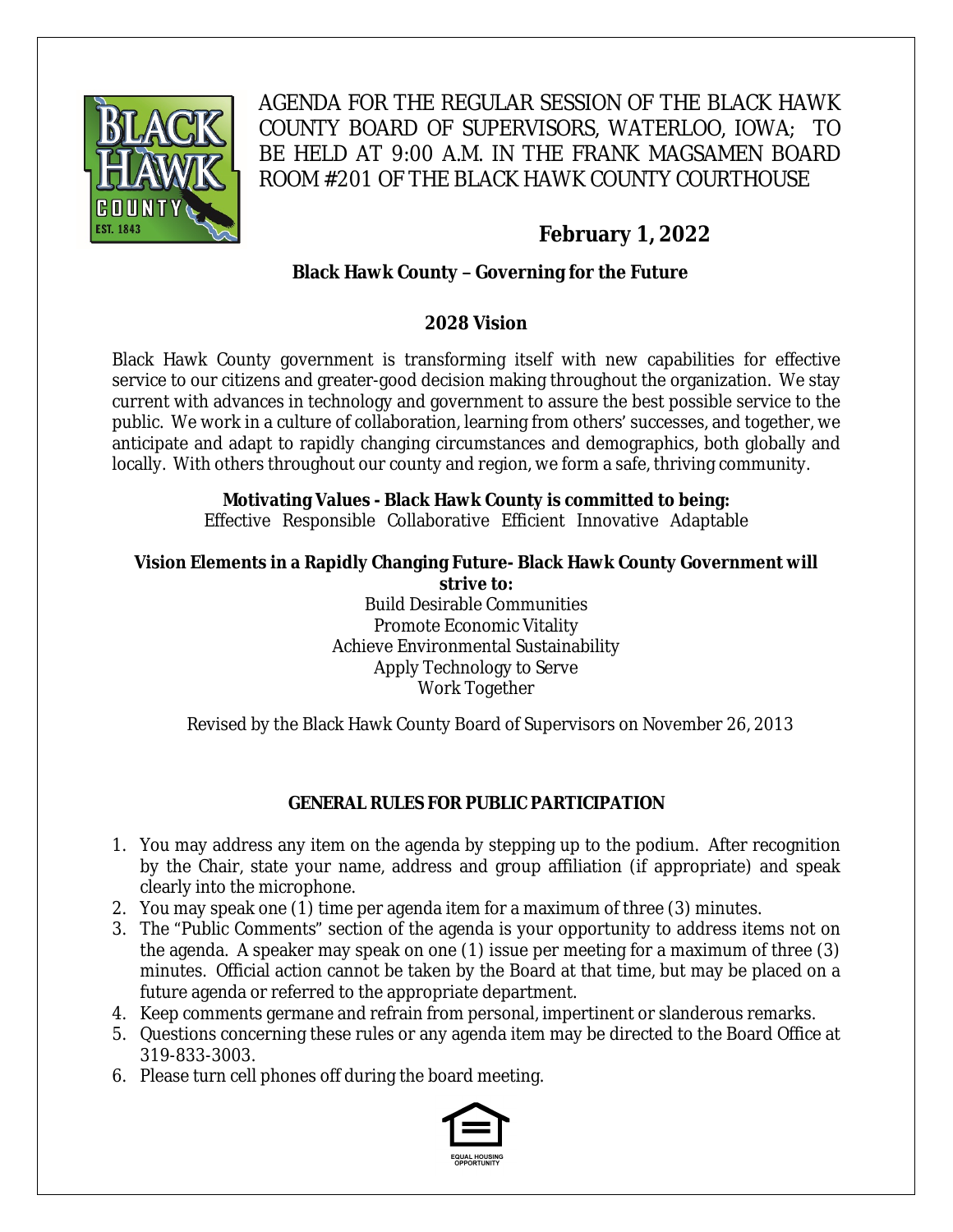Black Hawk County is inviting you to a scheduled Zoom meeting.

Join Zoom Meeting [https://us02web.zoom.us/j/87681950707?pwd=Ni9RWWFsRVhnQXZUUmJxZU1aK29RZz09](https://gcc02.safelinks.protection.outlook.com/?url=https%3A%2F%2Fus02web.zoom.us%2Fj%2F87681950707%3Fpwd%3DNi9RWWFsRVhnQXZUUmJxZU1aK29RZz09&data=04%7C01%7Cllamb%40blackhawkcounty.iowa.gov%7C038e822da2c244d8a9dd08d9e0d8224d%7C9960f5b6faae4bb3a122c43aceeaa06d%7C0%7C0%7C637788041153662870%7CUnknown%7CTWFpbGZsb3d8eyJWIjoiMC4wLjAwMDAiLCJQIjoiV2luMzIiLCJBTiI6Ik1haWwiLCJXVCI6Mn0%3D%7C3000&sdata=TdtIzssHkA2WSJ2e1v6009IbqI4E8vTWDlIm%2FUBc2uc%3D&reserved=0)

> Meeting ID: 876 8195 0707 Passcode: 509415 One tap mobile +16465588656,,87681950707#,,,,\*509415# US (New York) +13017158592,,87681950707#,,,,\*509415# US (Washington DC)

Dial by your location +1 646 558 8656 US (New York) +1 301 715 8592 US (Washington DC) +1 312 626 6799 US (Chicago) +1 669 900 9128 US (San Jose) +1 253 215 8782 US (Tacoma) +1 346 248 7799 US (Houston) Meeting ID: 876 8195 0707 Passcode: 509415 Find your local number: [https://us02web.zoom.us/u/kdjlM4kql6](https://gcc02.safelinks.protection.outlook.com/?url=https%3A%2F%2Fus02web.zoom.us%2Fu%2FkdjlM4kql6&data=04%7C01%7Cllamb%40blackhawkcounty.iowa.gov%7C038e822da2c244d8a9dd08d9e0d8224d%7C9960f5b6faae4bb3a122c43aceeaa06d%7C0%7C0%7C637788041153662870%7CUnknown%7CTWFpbGZsb3d8eyJWIjoiMC4wLjAwMDAiLCJQIjoiV2luMzIiLCJBTiI6Ik1haWwiLCJXVCI6Mn0%3D%7C3000&sdata=OELRL0M1YFdzN07D8wVki5VGqfLGYVJ%2F0bmbpNA5Ke8%3D&reserved=0)

# **ROLL CALL**

# **MOMENT OF SILENCE – To Reflect on Actions**

### **PLEDGE OF ALLEGIANCE**

### **1. AGENDA RECEIVED AS PROPOSED OR AS AMENDED**

- **2. PUBLIC COMMENTS**
- **3. YEARS OF SERVICE AWARD – to employee (s) with twenty or more years of service**

### **4. CLAIMS AND PAYMENTS**

A. Resolution **–** that the Board of Supervisors APPROVE EXPENDITURES, and that the County Auditor be authorized and directed to ISSUE CHECKS, against the various settlement of such claims as allowed.

### **5. RECEIVE PROJECT UPDATES FROM DEPARTMENT HEADS/ELECTED OFFICIALS**

**6. MINUTES APPROVED –** January 25, 2022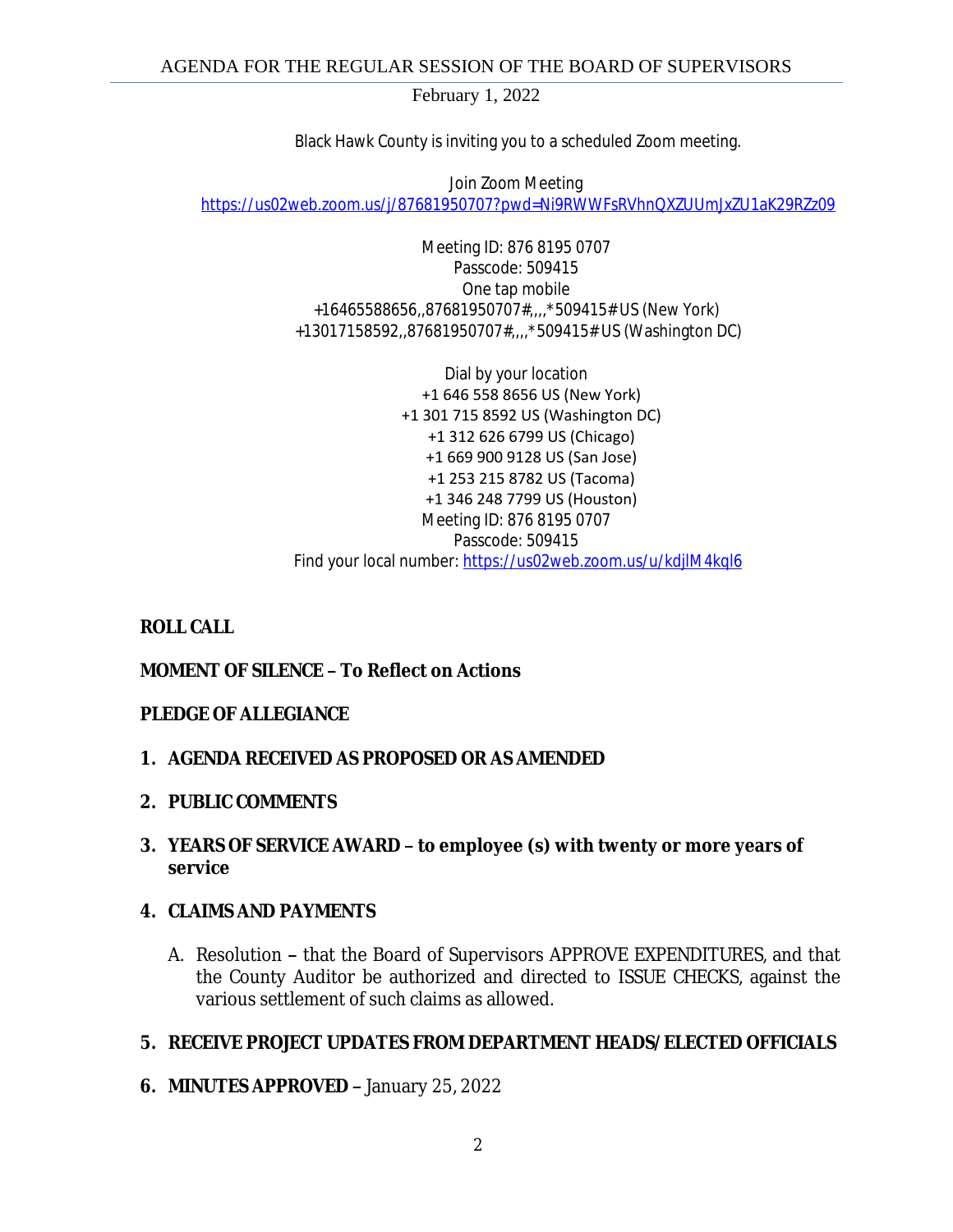### **7. HEARINGS** – Times are approximate

i. 9:05 a.m. proposed adoption of a resolution establishing the total maximum property tax dollars that may be certified for levy for general county services and total maximum property tax dollars that may be certified for levy for rural county services

## **8. CONSENT AGENDA**

The following items will be acted upon by voice vote on a single **RESOLUTION**, without separate discussion, unless someone from the board or the public requests that a specific item be considered separately.

### A. TO APPROVE, RECEIVE, PLACE ON FILE WITH THE COUNTY AUDITOR

- 1. The Board of Supervisors APPROVE INTERGOVERNMENTAL JOURNAL ENTRIES, and that the County Auditor be authorized and directed to TRANSFER monies within the various funds as submitted.
- B. TO APPROVE AND DIRECT THE CHAIR TO SIGN
	- 2. The SEMI ANNUAL SETTLEMENT of the Board of Supervisors with Rita M. Schmidt, Treasurer, for the period from July 1, 2021 through December 31, 2021 be received and placed and to be included in the minutes.
	- 3. The SEMI-ANNUAL REPORT of Rita M. Schmidt, Treasurer, for the period of July 1, 2021 through December 31, 2021.
	- 4. The SEMI-ANNUAL INVESTMENT REPORT of Rita M. Schmidt, Treasurer, for the period from July 1, 2021 through December 31, 2021.

### C. TO RECEIVE AND PLACE ON FILE WITH THE COUNTY AUDITOR

- 1. The MANURE MANAGEMENT PLAN (MMP) update submitted by Adam Anderson Facility ID #67649, located in Barclay Township, Section Sixteen (16) in Black Hawk County pursuant to 567 Iowa Administrative Code §455B.
- 2. The MANURE MANAGEMENT PLAN (MMP) update submitted by Hawkeye Star Farm, Inc., Facility ID #58374, located in Barclay Township, Section Seventeen (17) in Black Hawk County pursuant to 567 Iowa Administrative Code §455B.
- 3. The MANURE MANAGEMENT PLAN (MMP) update submitted by Dale Weber Site, Facility ID #68403, located in Poyner Township, Section Thirty-six (36) in Black Hawk County pursuant to 567 Iowa Administrative Code §455B.

\_\_\_\_\_\_\_\_\_\_\_\_\_\_\_\_\_\_\_\_\_\_\_\_\_\_\_\_\_\_\_\_\_\_\_\_\_\_\_\_\_\_\_\_\_\_\_\_\_\_\_\_\_\_\_\_\_\_\_\_\_\_\_\_\_\_\_\_\_\_\_\_\_\_\_\_\_\_\_\_\_\_\_\_\_\_\_\_\_\_\_\_\_\_\_\_\_\_\_\_\_\_\_\_\_\_\_\_\_\_\_\_\_\_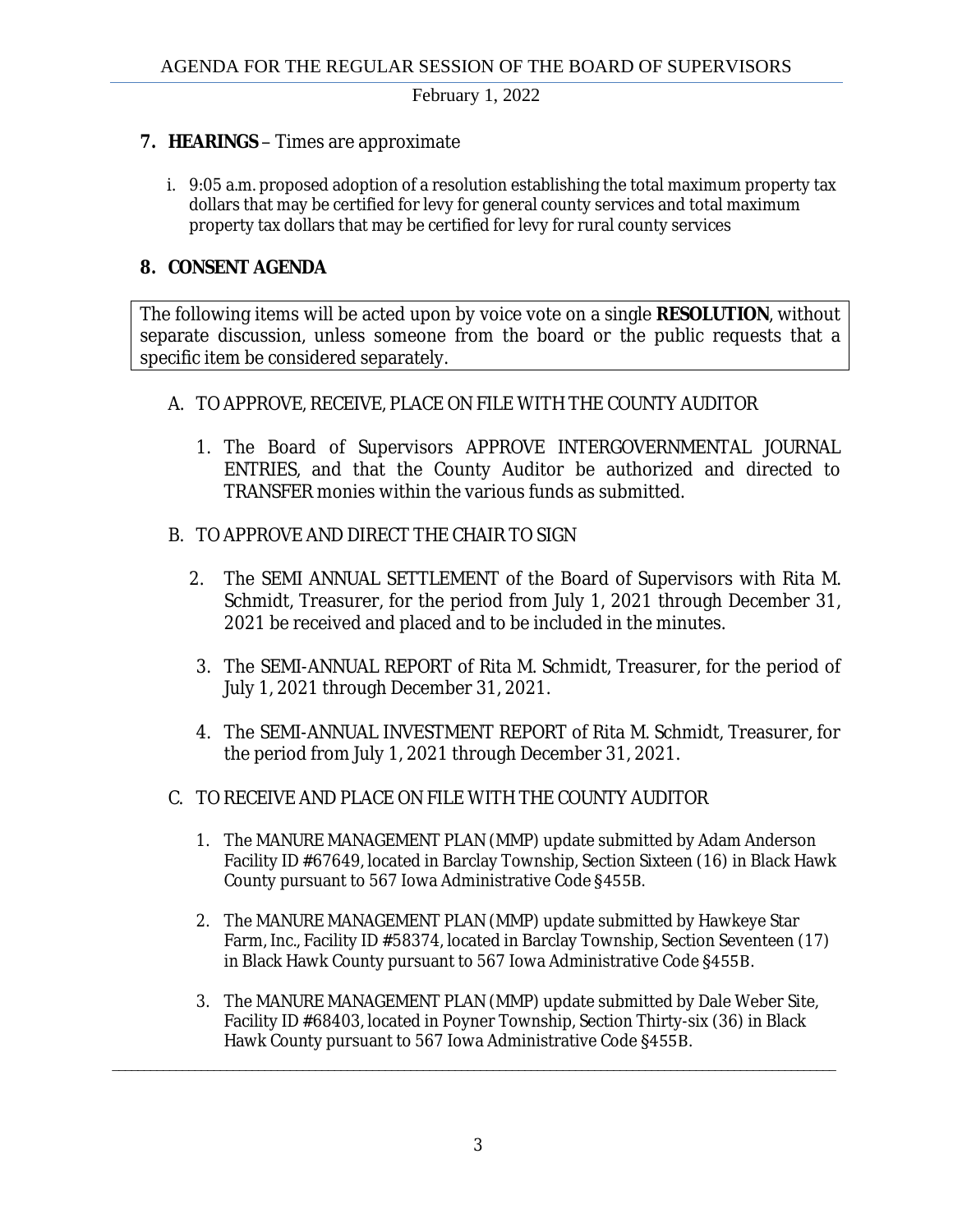### **9. CONTRACTS AND AGREEMENTS**

A. Resolution - that the AMENDMENT #1 to the agreement letter dated October 15, 2021 to add two departments for a new total of 19 departments, for a sum of \$6,000 to the final Master Facility Plan be approved and for the Chair to sign as recommended by Rory Geving, Maintenance Superintendent.

### **10. OTHER BUSINESS**

- A. Resolution that the ADDITION to the ARP Phase 1 projects in the amount of \$30,170 be approved as recommended by Al Yu, Information Technology Director.
- B. Motion that the Board of Supervisors appoints Al Yu, Information Technology Director as HIPAA Security Officer and Amanda Fesenmeyer, Human Resources Director as Health Insurance Portability and Accountability Act (HIPAA) Privacy Officer, effective February 1, 2022, as recommended by the Black Hawk County HIPAA Committee.
- C. Motion that the APPOINTMENT of Adam Sacquitne as a representative for the Black Hawk County Conservation Board be approved, with a term ending December 31, 2026.
- D. Motion that the 2021 Black Hawk County Wage listing be received and placed on file and to direct the County Auditor to publish in the Waterloo Courier.
- E. Resolution to approve Cooperative Agreement between the City of Hudson and Black Hawk County for placement of vehicle registration stops on persons with City of Hudson Parking Tickets.
- F. Motion to direct the county auditor to advertise for a public hearing to be held at 9:05 a.m. on Tuesday, February 15, 2022 in Board Room 201 of the Black Hawk County Courthouse, 316 E. 5th St., Waterloo, Iowa on the proposed Ordinance No. 145, Amendment to Ordinance #144, to Amend the Description of Certain Election Precincts.
- G. Resolution to approve a variance request to the subdivision ordinance regulations to waive the preliminary and final plat submittal requirements and to approve the following Final Plat of Vail's Grove Subdivision.
- H. Resolution to approve the request by Twin Rock Farms, Inc. for the Final Plat of Vail's Grove Subdivision, with 403.47 acres for three (3) existing homes on three (3) proposed lots and four (4) outlots at and near 3520 N. Elk Run Road in the "A" Agricultural District.
- I. Motion to approve the Black Hawk County Re-precincting Worksheet as recommended by Grant Veeder, County Auditor.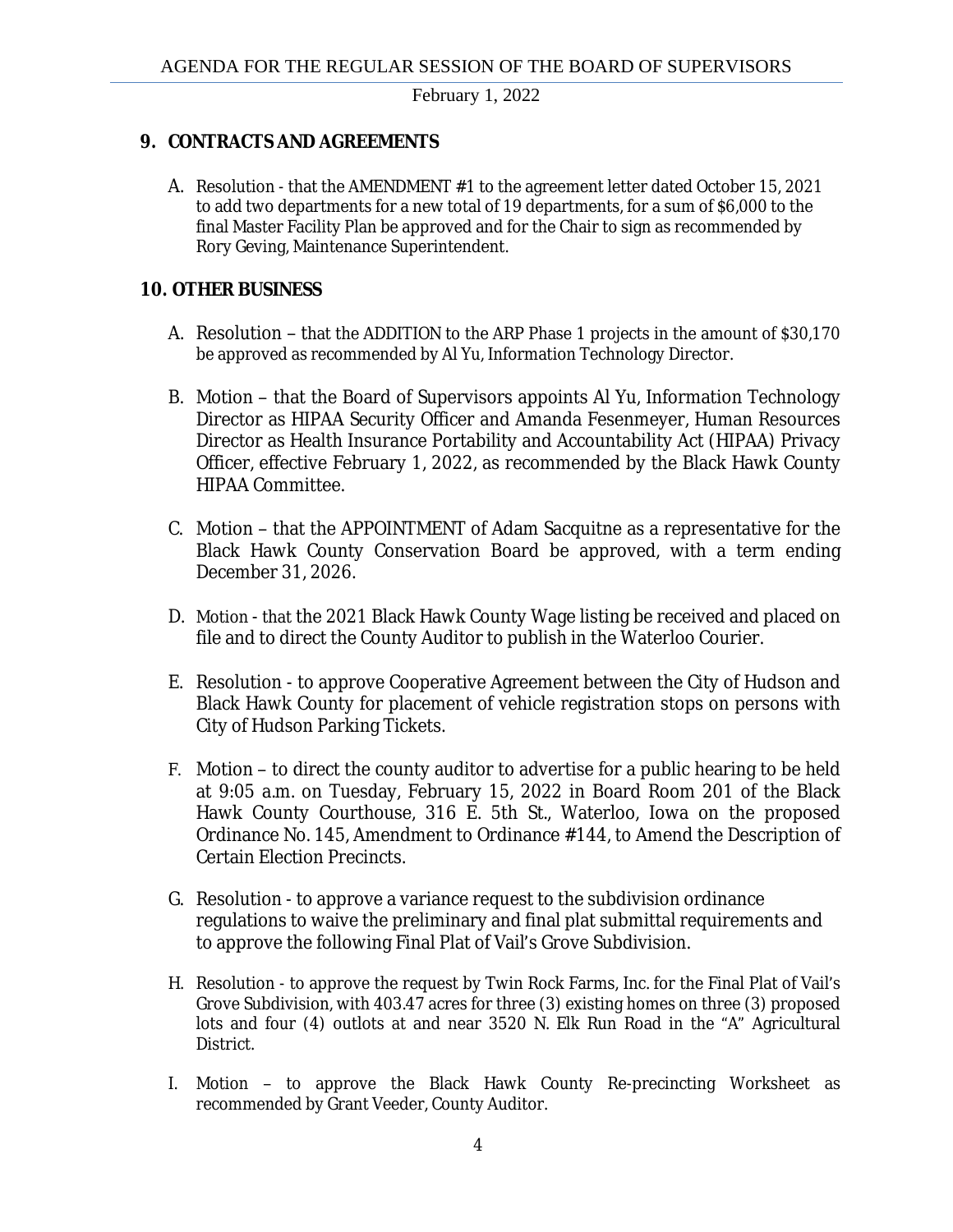- J. Resolution to approve the combining of the City of Jesup (that part located in Black Hawk County), entire incorporated City of Raymond, unincorporated Poyner 1 Township, unincorporated East Waterloo Township, and unincorporated Fox Township and direct the chair to sign for same.
- K. 9:05 a.m. HEARING on proposed adoption of a resolution establishing the total maximum property tax dollars that may be certified for levy for general county services and total maximum property tax dollars that may be certified for levy for rural county services
	- i. Motion -to open the Public Hearing on the FY23 Budget proposed total maximum property tax dollars that may be certified for levy for general county services and total maximum property tax dollars that may be certified for levy for rural county services.
	- ii. Motion-to receive and place on file proof of publication of notice of public hearing.
	- iii. Motion-to close the hearing as oral and written comments were received and placed on file.
	- iv. Resolution-that the maximum property tax dollars for General County Services and Rural County Services for FY 2023 shall not exceed the following: General County Services - \$31,414,907; Rural County Services - \$3,358,162. The Maximum Property Tax dollars requested in either General County Services or Rural County Services for FY 2022 does represent an increase greater than 102% from the Maximum Property Tax dollars requested for FY 2022.
- L. Motion- to direct the Finance Director to advertise for a PUBLIC HEARING on the proposed Black Hawk County Budget for the Fiscal Year 2022-2023 to be held on February 22, 2022 at 9:05 a.m. in Board Room 201 of the Black Hawk County Courthouse, Waterloo, Iowa.
- M. DISCUSSION/POSSIBLE BOARD ACTION to discuss the FY22 contract awarded to Don's Truck Sales, Inc. for purchase two tandem axle dump trucks.
- N. DISCUSSION County Preparedness and Possible Updates for COVID-19

### **11. ANY REPORTS OR INFORMATION FROM THE BOARD**

### **12. ADJOURNMENT**